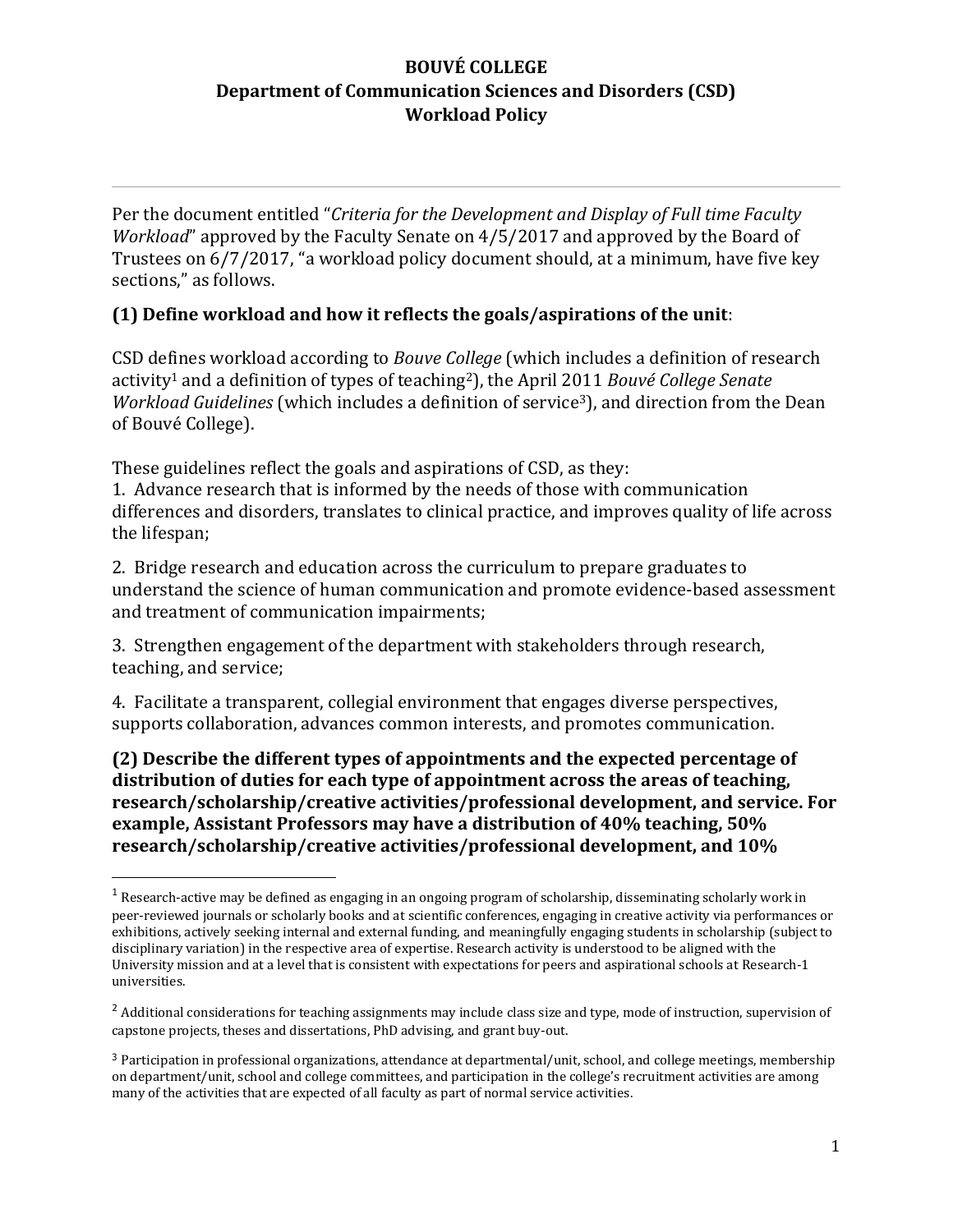**service; an Associate Professor may have a distribution of 40% teaching, 40% research/scholarship/ creative activities, and 20% service; a Research Professor may have a distribution of 20% teaching, 70% research/scholarship/creative activities/professional development, and 10% service**:

Consistent with the 2017 *Office of the Provost Guidelines*, proposed appointment types and expected distribution of duties are outlined below. In addition, as defined by the April 2011 *Senate Workload Guidelines*, "normally, research active tenure-track faculty will have a baseline teaching workload of the equivalent of two, four-credit courses per semester, consistent with matchmate academic units. Non-research active faculty and clinical faculty will have teaching and clinical administration workloads equivalent of three four-credit courses per semester, again consistent with matchmate institutions." Information from the 10 matchmate institutions with a CSD program will further inform the distributions below.

- 1) *Tenure-Track (TT) Faculty (untenured)*
	- $\bullet$  40% Teaching (equivalent of 4 courses per academic vear<sup>4</sup> at the discretion of the Dept Chair; subject to grant-funded buyouts)
	- 50% Research
	- 10% Service
- 2) *Tenured Faculty: Research-active (see College definition of Research-active above)*
	- $\bullet$  40% Teaching (equivalent of 4 courses per academic year<sup>4</sup> at the discretion of the Dept Chair; subject to grant-funded buyouts)
	- 40% Research
	- 20% Service
- *3) Full-time Non Tenure-Track (NTT) Faculty (Teaching Faculty, Clinical Faculty, Full-time Lecturer, Academic Specialist)* (assuming academic year (8 month) contract)
	- 80% Teaching/On-Site/Off-Site Clinical Supervision (equivalent of 6 courses per academic year4)
	- 10% Professional Development (includes scholarly activity)
	- 10% Service

The Department's current *Teaching Workload Metric* follows. This may be based on the information that we receive from matchmate universities.

<sup>\*</sup> <sup>4</sup> Teaching loads assignments may take into account additional variables, including number of students enrolled in a course, number of instructors, and use of Teaching Assistants (TAs). *Bouvé College* guidelines specify 4 courses per academic year for Tenure-Track and Tenured Faculty, with adjustments at the discretion of the Dept Chair.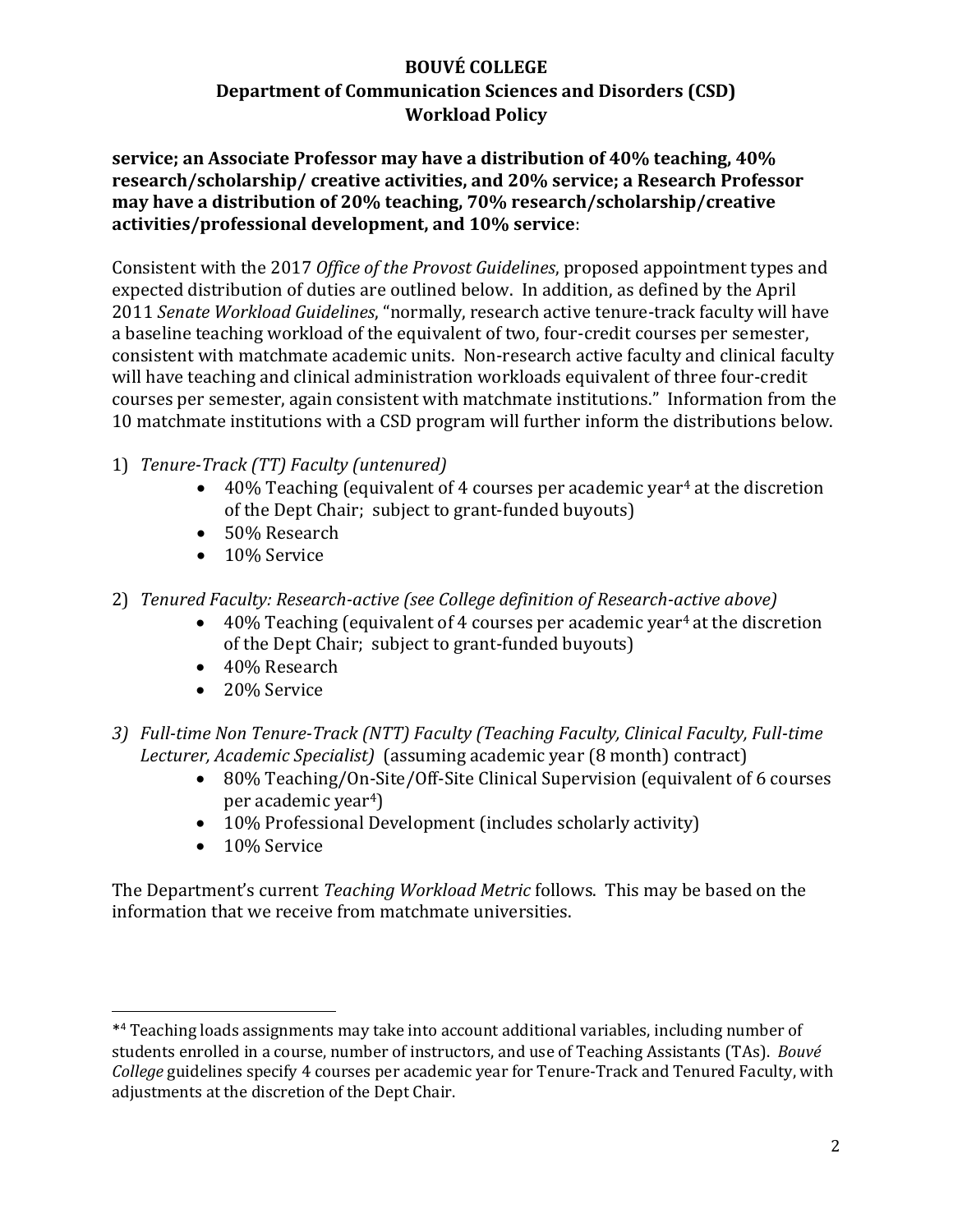### **Academic Courses**:

- for 0-19 students: 180 minutes in-class + 180 minutes outside of class = 360 minutes/week x 12 weeks = 72 hours/course per semester (no  $TA<sup>5</sup>$ ); for 20-38 students: 180 minutes in-class + 180 minutes outside of class + 90 min x 12 weeks = 90 hours/course (no TA5); for 39-57 students: 180 minutes in-class + 180 minutes outside of class + 180 x 12 weeks =  $108$  hours/course (no TA<sup>5</sup>)
- Thesis Student = two 3-credit courses (UG/G): 6 hours per month per 3-credit course per semester = 24 hours/course

### **Clinical Courses**:

- Advanced Clinical Practicum I- Clinical Supervision in the Speech-Language, and Hearing Center 1: For one client and one student dyad seen 1 x week for 45 minutes = 2.25 hours/week
- Advanced Clinical Practica 2-4- Off-Campus Placements: Supervision (off-campus placements): 6-8 hours per student per semester x72 students = 504 hours/semester = 42 hours/week
- 4) *Full-time Faculty with 50% or more administrative load* (e.g., Program Director, Clinic Director, Department Chair and Associate Dean) are not covered in these guidelines. April 2011 *Senate Workload Guidelines* state: "Faculty with significant university, college and school administrative service may receive stipended compensation. Chairs and Directors of degree programs and other significant and school activities may receive a reduction in overall workload as approved by the School and College Dean."  $\rightarrow$  The College will develop equitable guidelines for educational program directors early in 2018.
- 5) *Full-time Faculty with Joint Appointments:* Chairs of both units will share their approved unit workload policies with each other and, based on the jointly appointed faculty member's % time per unit, will adjust unit workload expectations proportionally, regardless of tenure home. This determination will be made prior to an official job offer being made and included in a faculty

TT and NTT workloads are assigned by the department chairperson or the Dean.

1) All TT and NTT faculty must teach a minimum of one course per academic year.

candidate's negotiations and job offer letter.

<sup>\*</sup> 5+TA = .25% faculty workload reduction per course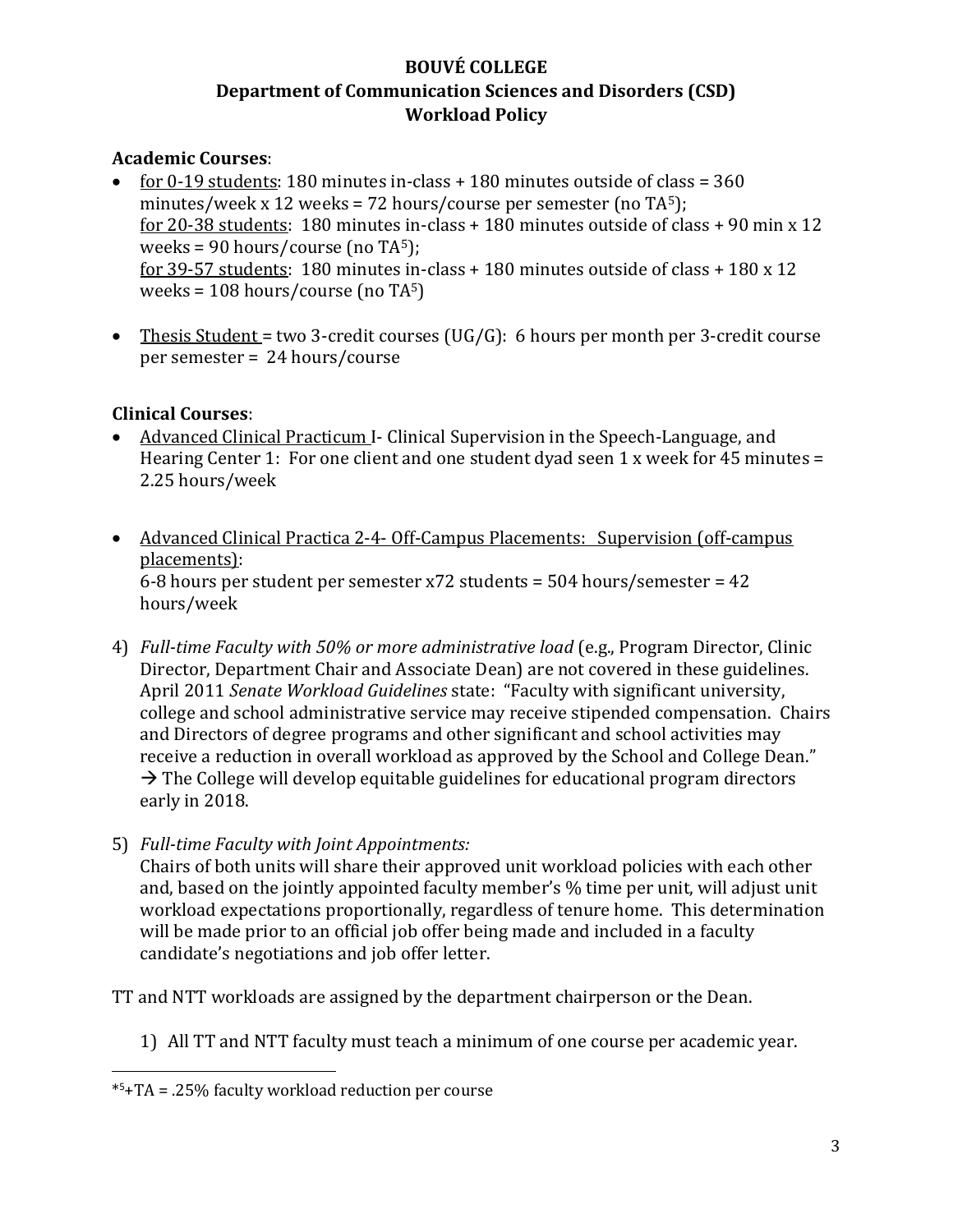- 2) Research-active TT or NTT faculty who secure external funding may negotiate a reduction in their teaching. To obtain a course reduction, faculty must use external funding to buy out of teaching in a manner described in the College Externallyfunded Research Support Policy. Research "buy out" is limited to no more than three courses per academic year
- 3) Tenured faculty who are not research active (per College definition above) will have a 60% teaching workload (approximately 6-7 courses per year). Tenured faculty who are not research active have a professional development/scholarship expectation of at least 10% of their time and 30% service.
- 4) Professional and community service may not take the place of service that is needed for the department, College, and University.

### **(3) Identify criteria by which workloads might be modified including pre-tenured minimum course reductions, family leaves, maternity/adoption leaves and medical leaves**:

New tenure-seeking assistant professors will have a 50% teaching load reduction in their first two years of employment in Bouvé, and a 25% teaching load reduction in their third year. If they have external grant funding, tenure-seeking assistant professors may "buy out" of additional courses as described in the College Externally-funded Research Support Policy, but must teach a minimum of one course per year.

All other CSD criteria for workload modifications are to be consistent with the Human Resources Management (HRM) Policy on Leaves of Absences (e.g., maternity leave, family leave) (https://www.northeastern.edu/policies/pdfs/Policy\_on\_Leaves\_of\_Absence.pdf ).

### **(4) Specify frequency of workload policy review**:

Not having had a previous formally approved workload department document, CSD is in the process of obtaining data (e.g., from our Bouvé Matchmate Universities) to develop an updated, evidence-supported, departmentally reflective document that will be put forward to replace this version in Spring 2018. Subsequent review of this policy is recommended to take place during the annual CSD faculty retreat and/or the first faculty meeting of each academic year.

### **(5) Process for Faculty to address workload concerns:**

Individual faculty that have any concerns related to their workload assignment/expectation should first discuss their concerns with the department chair. If unable to resolve at this level, faculty bring their concerns to the College dean. The decision of the College dean is final.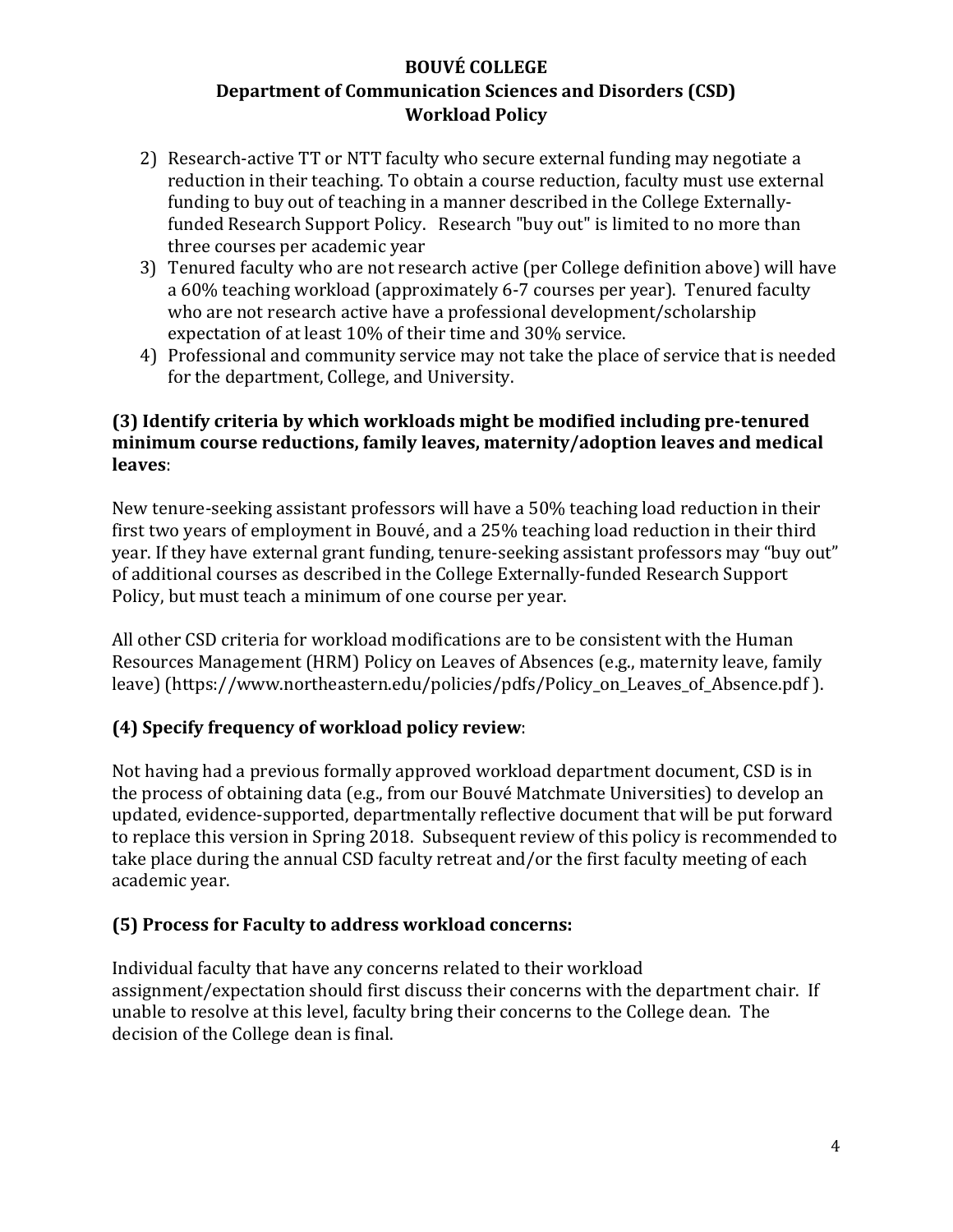#### **(5) Describe how and where the workload document is made accessible**:

In addition to where the University and College store this document, the approved workload document will be stored in the SLPA Q: drive "CSD Workload" folder for all CSD full-time faculty to access. In addition, the Department Chair will prepare a document summarizing workload assignments for each full-time faculty member, update annually as part of the merit review process, and store in the same SLPA Q drive folder.

Date of Initial CSD Approval: November 15, 2017

Date of CSD 1st Re-Approval: December 13, 2017

Date of CSD 2nd Re-Approval: January 17, 2018

Date of Bouvé Dean Approval: February 16, 2018

Date of Final CSD Approval: September 12, 2018

Date of Bouvé Dean Approval: November 16, 2018

Date sent to Provost Office: November

Date of Provost Office Approval: November 19, 2018